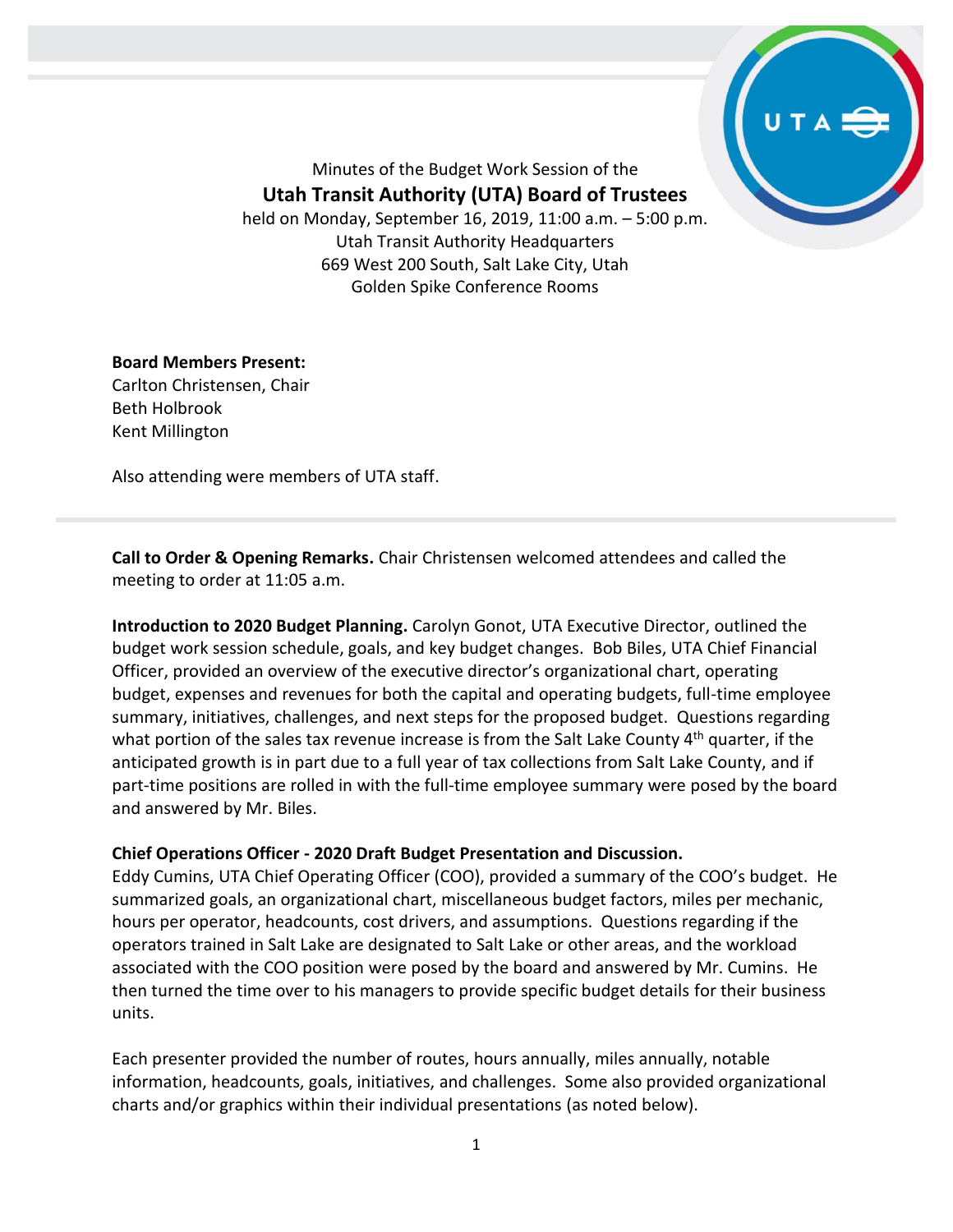**Timpanogos Bus.** Mary DeLaMare-Schaefer, UTA Regional General Manager for Timpanogos Business Unit, reviewed the business unit's budget. Questions regarding actual ridership after one year of operation in relation to what was projected for the Utah Valley Express bus rapid transit line, if the equipment is adequate for ridership, if the population of Utah County listed in the notable information is separate from the potential for ridership, if the signal prioritization fix with UDOT would improve the entire network, and what the possible impact will be of Utah Valley University's expansion were posed by the board and answered by Ms. DeLaMare-Schaefer.

**Mt. Ogden Bus.** Andres Colman, UTA Regional General Manager for Mt. Ogden Business Unit, reviewed the business unit's budget. He noted his unit provides service to Weber, Davis and Box Elder counties. He included the number of riders annually and informed the board how Proposition 1 affected his unit. Questions regarding whether the increase in riders during the air show are new riders, when the airshow is in 2020, and if the bus engine/transmission replacements are early or part of a normal rotation were posed by the Trustees and answered by staff.

Chair Christensen called for a break at 12:17 p.m. The meeting reconvened at 12:25 p.m.

**Salt Lake Bus.** Lorin Simpson, UTA Regional General Manager for Salt Lake Business Unit, reviewed the business unit's budget. He noted his unit provides service to Salt Lake County as well as some service to Weber, Davis, Utah, Tooele, and Summit counties. He included the number of passenger boardings along with active and contingency buses. Mr. Simpson clarified that his slide showing "passenger miles" was incorrect and should reference "miles." He said the unit currently has 3 electric buses with the potential for 25 within a few years. Questions regarding whether the number of drivers budgeted provides for projected needs, if staff has a sense of the number of buses that deadhead on the south end of Salt Lake County, how long it takes to recharge batteries, what percentage of operators will be eligible for retirement in the next five years, what the average age of the fleet is and how that affects the maintenance numbers, what the overtime needs are, and if an analysis between compressed natural gas, diesel, etc., has been performed were posed by the board and answered by Mr. Simpson and Mr. Cumins.

**Special Services.** Cherryl Beveridge, UTA Special Services General Manager, advised the board that the Special Service area covers Payson to Brigham City and includes vanpool throughout the state. She pointed out the number of buses, vanpool vehicles, and buses that are provided to contractors. Questions regarding how fixed route changes and free fare services affect parallel paratransit service were posed by the board and answered by staff.

**Asset Management.** Dave Hancock, UTA Director of Asset Management, informed the board that asset management includes facilities, rail systems, rail infrastructure, state of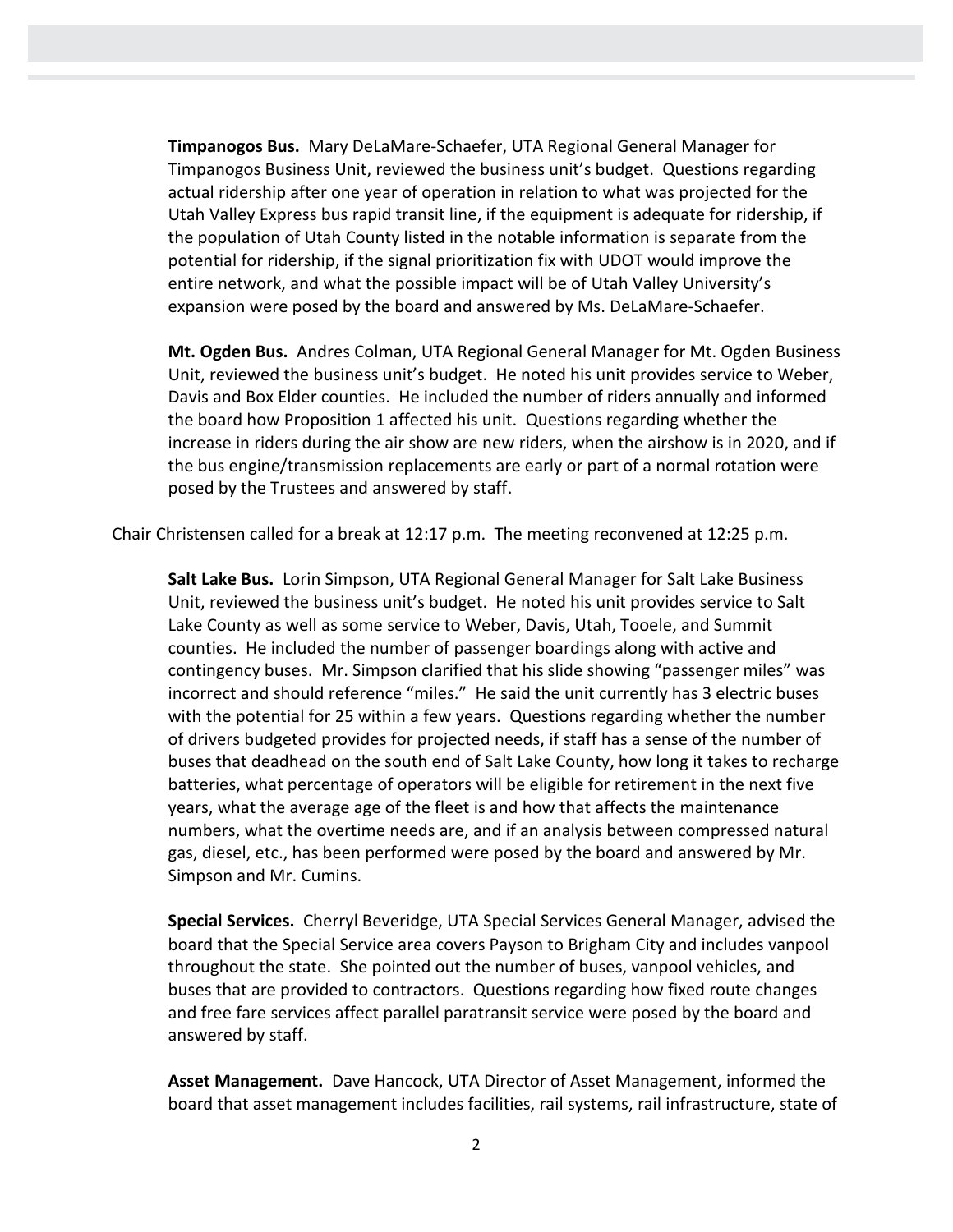good repair, and vehicle support and program management. Questions regarding what fleet engineering is and how fleet engineering intersects with maintenance, why the maintenance of way infrastructure budget is down slightly, whether or not detailed reviews of invoices are performed, what the Transit Access Management Plan (TAM) covers, how long it will take to transition parts inventory management to supply chain, what changes are incurred as a result of new bus stops, and if expenditures for state of good repair projects have been budgeted were posed by the board and answered by staff.

**Light Rail.** Jeff LaMora, UTA Light Rail General Manager, reviewed the Light Rail budget. A brief discussion regarding the length of time involved to secure necessary parts ensued. Questions regarding whether vehicles on the S-Line are still considered as extra, the age of vehicles, if vehicles are rotated evenly, if there is a way to charge rebuilt parts to the proper capital project upfront and eliminate the need for accounting changes after the fact, if it is possible to begin the ordering process prior to each year's budget then have the orders delivered within the budgeted year, how beneficial the multi-agency agreement for certain items has been, if Mr. LaMora feels comfortable that enough state of good repair funds have been allocated to meet the demand of an aging fleet, and a request for clarification on sustainability and how it relates versus vehicle maintenance or overhaul were posed by the board and answered by staff.

Chair Christensen called for a break at 2:19 p.m. The meeting reconvened at 2:24 p.m.

**Commuter Rail.** Bruce Cardon, UTA Commuter Rail General Manager, reviewed the Commuter Rail budget. Questions regarding ridership numbers, what station has the lowest ridership, whether overhauling diesel is worth the investment when electric is the goal, why there are part-time employees when staffing is difficult, if there is consideration to overhaul Comets and Bombardier cars currently out of service, the length of time required for overhauls, and if the agency is adequately preparing for the maintenance of vehicles were posed by the board and answered by staff.

**Public Safety.** Fred Ross, UTA Police Chief, stated his service area is UTA's service area and provided an overview of the public safety budget. Questions regarding whether or not discussions have occurred about fee structures for parking, how many daily arrests occur, if UTA officers have been assaulted, and if there is a greater number of incidents within free fare zones were posed by the board and answered by Chief Ross.

**Chief Operating Officer.** Mr. Cumins asked if the board had further questions. Discussion ensued. Questions regarding what the shortfall with state of good repair investment is, what the impact of repairs has been, should UTA extend the timeframe for repairs, how the agency is getting operators to apply, what the agency is doing to retain operators, and where long-term funding for recruiting will come from were posed by the board and answered by staff.